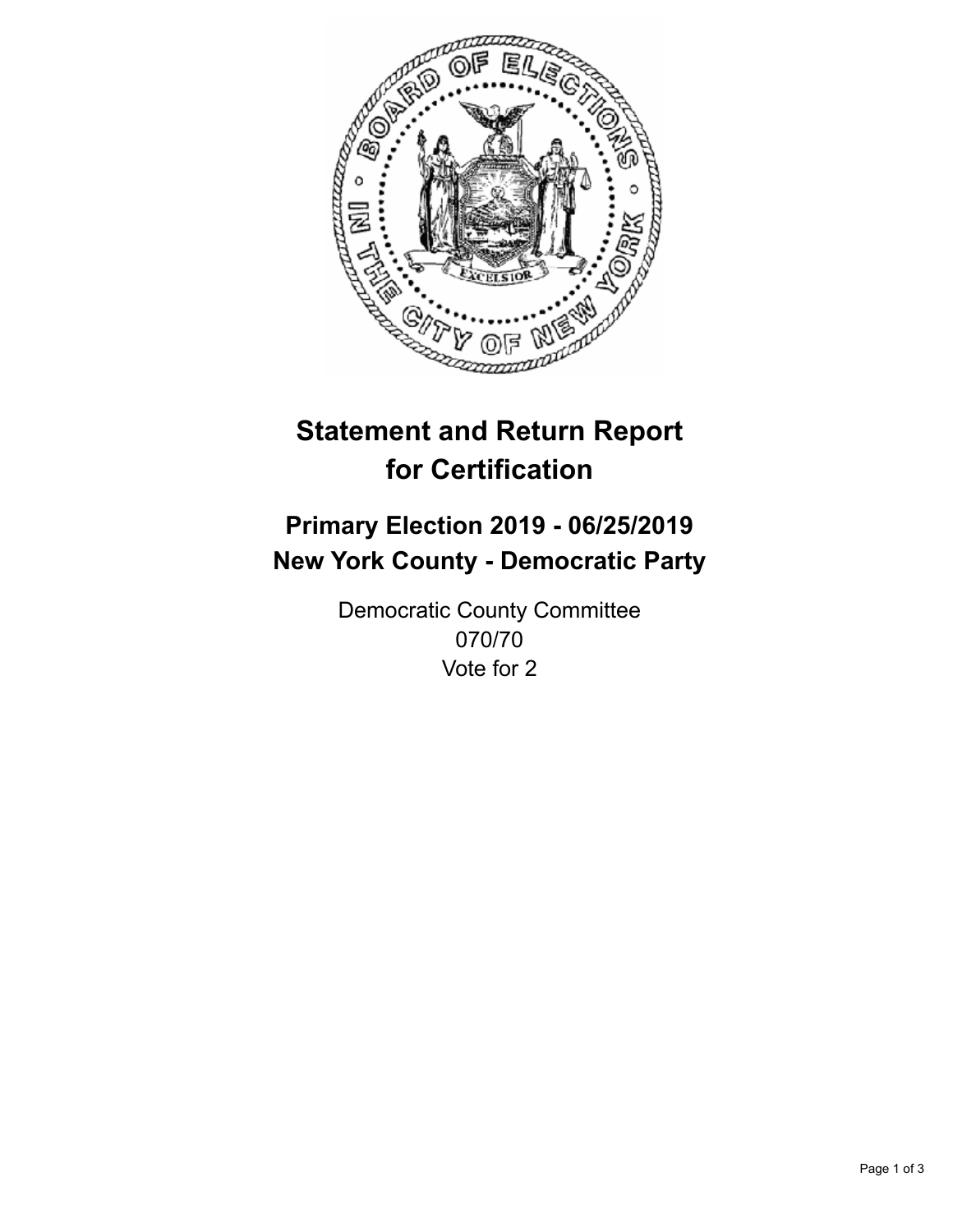

## **Assembly District 70**

| <b>PUBLIC COUNTER</b>                                    | 15 |
|----------------------------------------------------------|----|
| <b>MANUALLY COUNTED EMERGENCY</b>                        | 0  |
| ABSENTEE / MILITARY                                      |    |
| <b>AFFIDAVIT</b>                                         | 0  |
| <b>Total Ballots</b>                                     | 16 |
| Less - Inapplicable Federal/Special Presidential Ballots | 0  |
| <b>Total Applicable Ballots</b>                          | 16 |
| ANGELINA VELAZQUEZ                                       | 9  |
| <b>MARCUS M. THEKIMA</b>                                 | 6  |
| <b>JACQUELINE KELLER</b>                                 | 6  |
| <b>Total Votes</b>                                       | 21 |
| Unrecorded                                               | 11 |